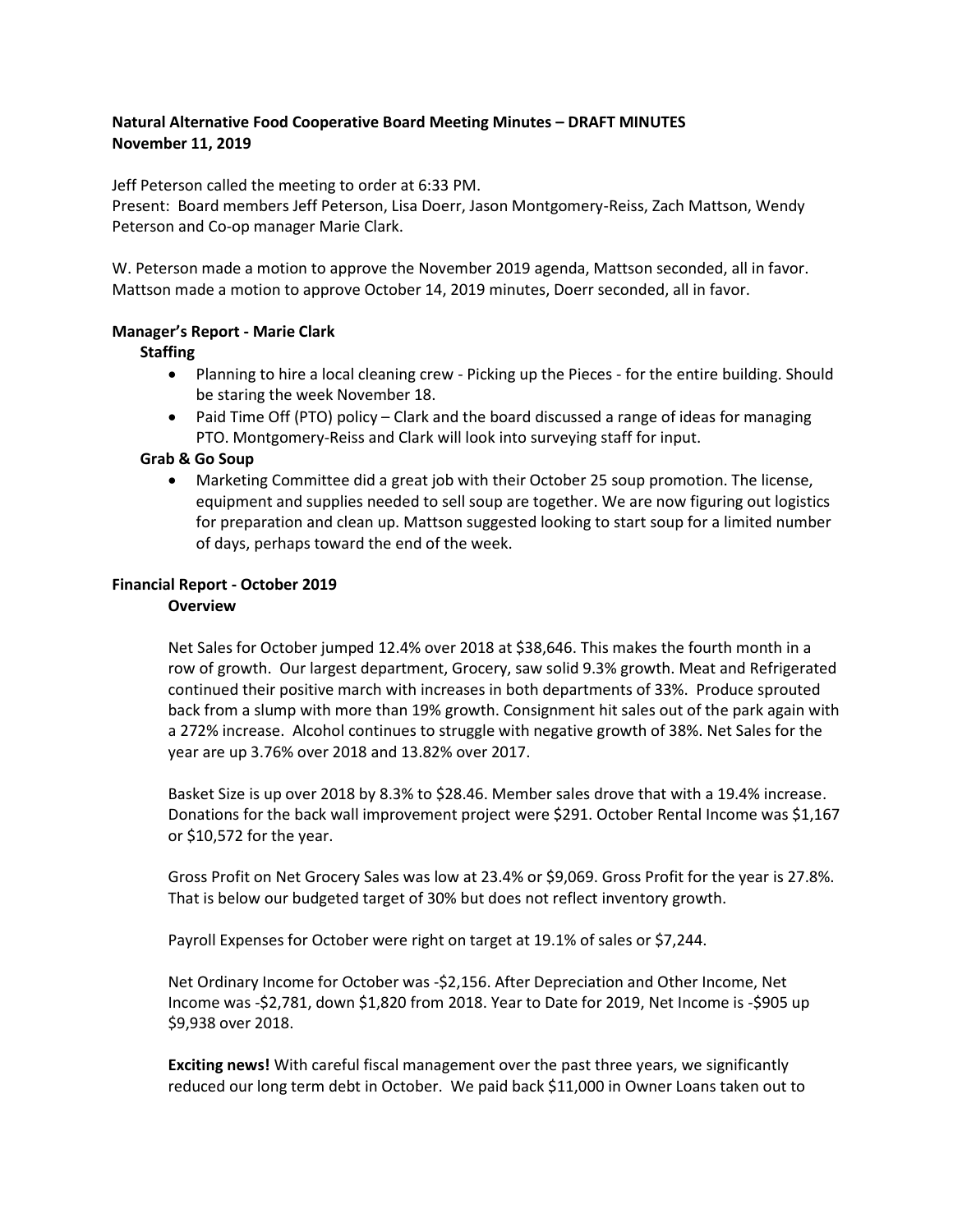finance the 2015 store remodel. We will be making similar payments for the next three years. Thanks to the incredible owners who stepped up in 2014!

Our Balance Sheet remains strong with all Accounts Payable current.

#### **Year to Date Profit/Loss (YTD)**

Net Sales 2019 YTD: \$379,909 Net Sales 2018 YTD: \$366,148 Increase: \$13,761 or 3.76%

Net Income 2019 YTD: -\$905 Net Income 2018 YTD: -\$10,863 Increase: \$9,938

**2018 Corporate Tax Return** was filed on October 15, 2019 by Forward Accounting. We show Net Income of \$7,487 for 2018, however no taxes are due because we had over \$30,000 in negative retained earnings. Annual reports based on the return were submitted to our two commercial creditors, Fransden Bank and the Regional Business Fund.

Montgomery-Reiss moved to accept financial report, Mattson seconded, all in favor.

**2020 Budget –** Doerr presented a DRAFT 2020 Budget. Projections are based on 2019 performance with a 1.2% increase in Net Sales. Targets for Gross Profit, Wages and Rent Income are kept the same. (See 2020 Budget below.)

Mattson moved to adopt the 2020 Budget, Montgomery-Reiss seconded, all in favor.

#### **Building Committee Report**

**Rental Area** -Per order of the Fire Inspector, J. Peterson and Ron Erickson built a railing for the loft area that is part of the library's space.

**Back Room** - An old copier, printer and fax machine were taken to Polk County recycling. A file cabinet left in The Loft by a tenant was moved down to archive Co-op records. The new under counter refrigerator, convection oven and induction burners were staged for staff to decide final set-up for the commercial kitchen.

**Back Wall** – Work has stopped for the winter.

**Front Awning** - Erickson and Doerr repaired tears to the awning.

**Roofing -** Erickson did repairs to parapet siding on the northwest corner of the roof.

#### **2020 Roundup**

January & February - Co-op for Front Awning March & April - Western Wisconsin Food Alliance May & June - Co-op to be determined July & August - Friends of the Gandy Dancer September & October - Co-op to be determined November & December - Frederic Operation Help

#### **2020 Annual Meeting** - March 23, 2020

**Next Board Meeting** - January 13, 2020 @ 11:00 am

Adjournment – J. Peterson moved to adjourn meeting at 8:12 pm. Draft minutes submitted by Lisa Doerr